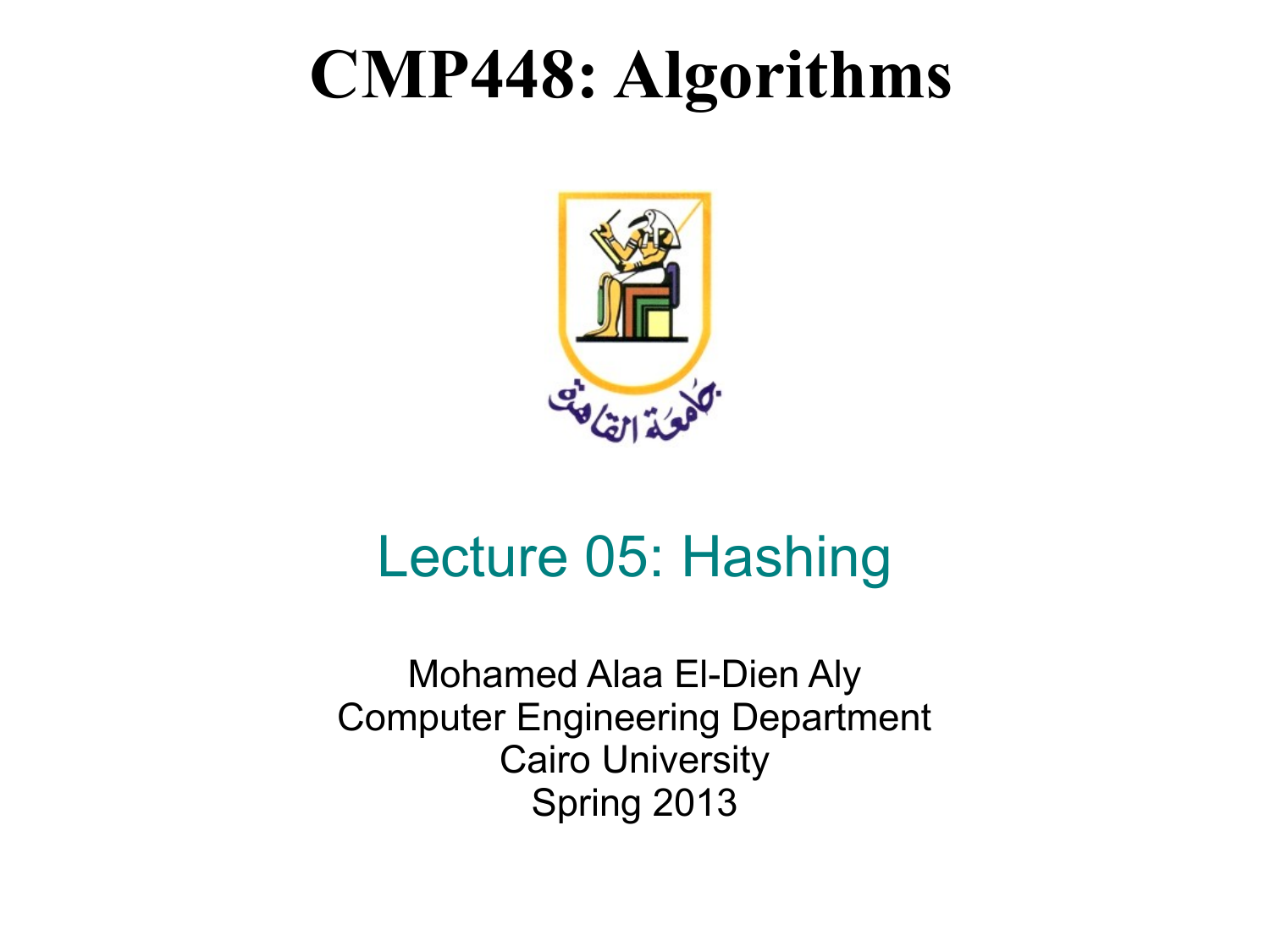## **Agenda**

- Direct Access Tables
- Hash Tables
	- Hash Functions
	- Chaining

**Acknowledgment** A lot of slides adapted from the slides of Erik Demaine and Charles Leiserson

**Mohamed Aly – CMP448 Spring 2013 Computer Engineering, Cairo University 2/21**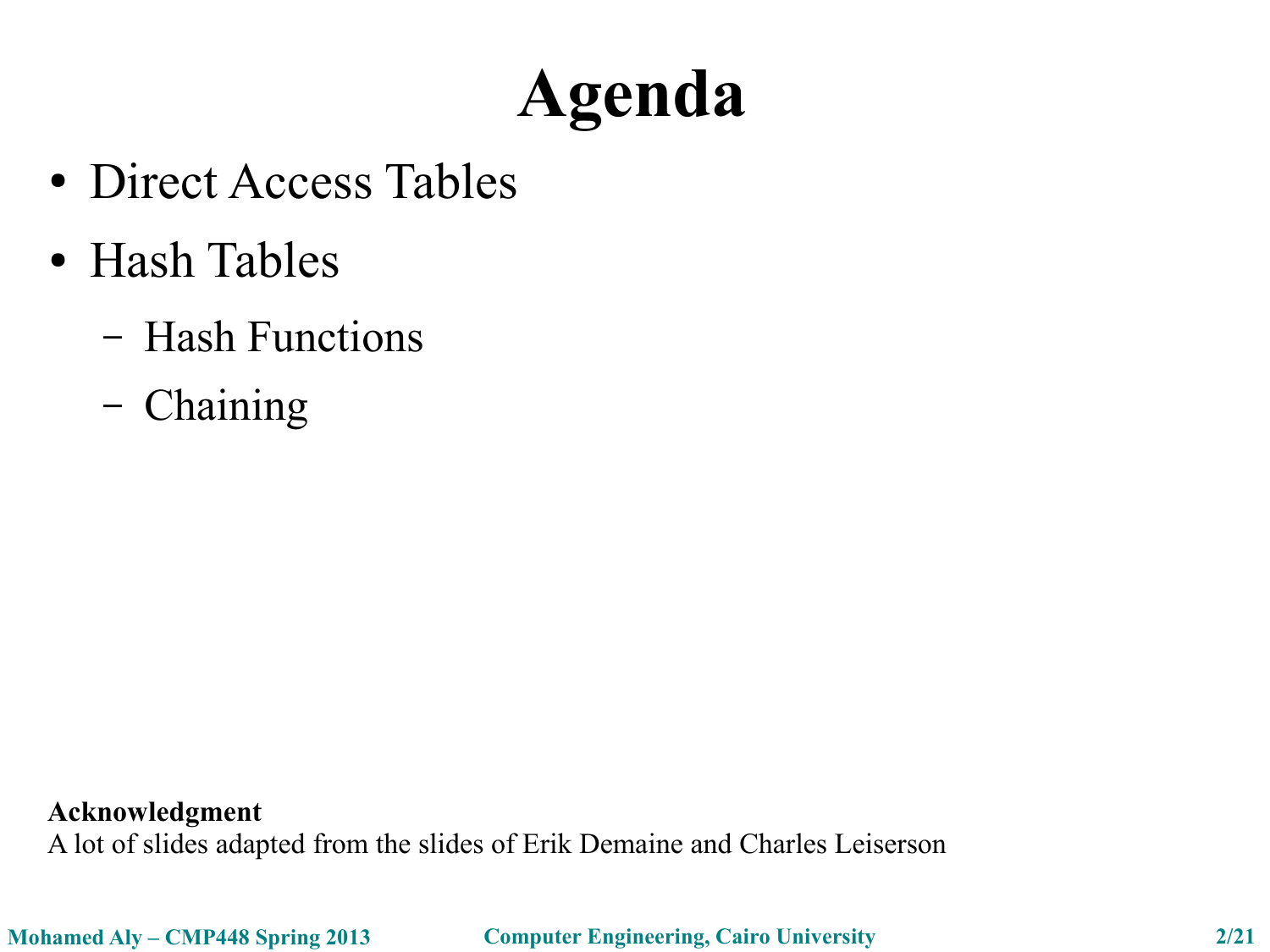

# **Symbol-table problem**

#### Symbol table *S* holding *n records*:



Operations on *S*:

- INSERT $(S, x)$
- DELETE $(S, x)$
- SEARCH $(S, k)$

#### How should the data structure *S* be organized?

October 3, 2005 *Copyright © 2001-5 by Erik D. Demaine and Charles E. Leiserson* L7.2

**Mohamed Aly – CMP448 Spring 2013 Computer Engineering, Cairo University 3/21**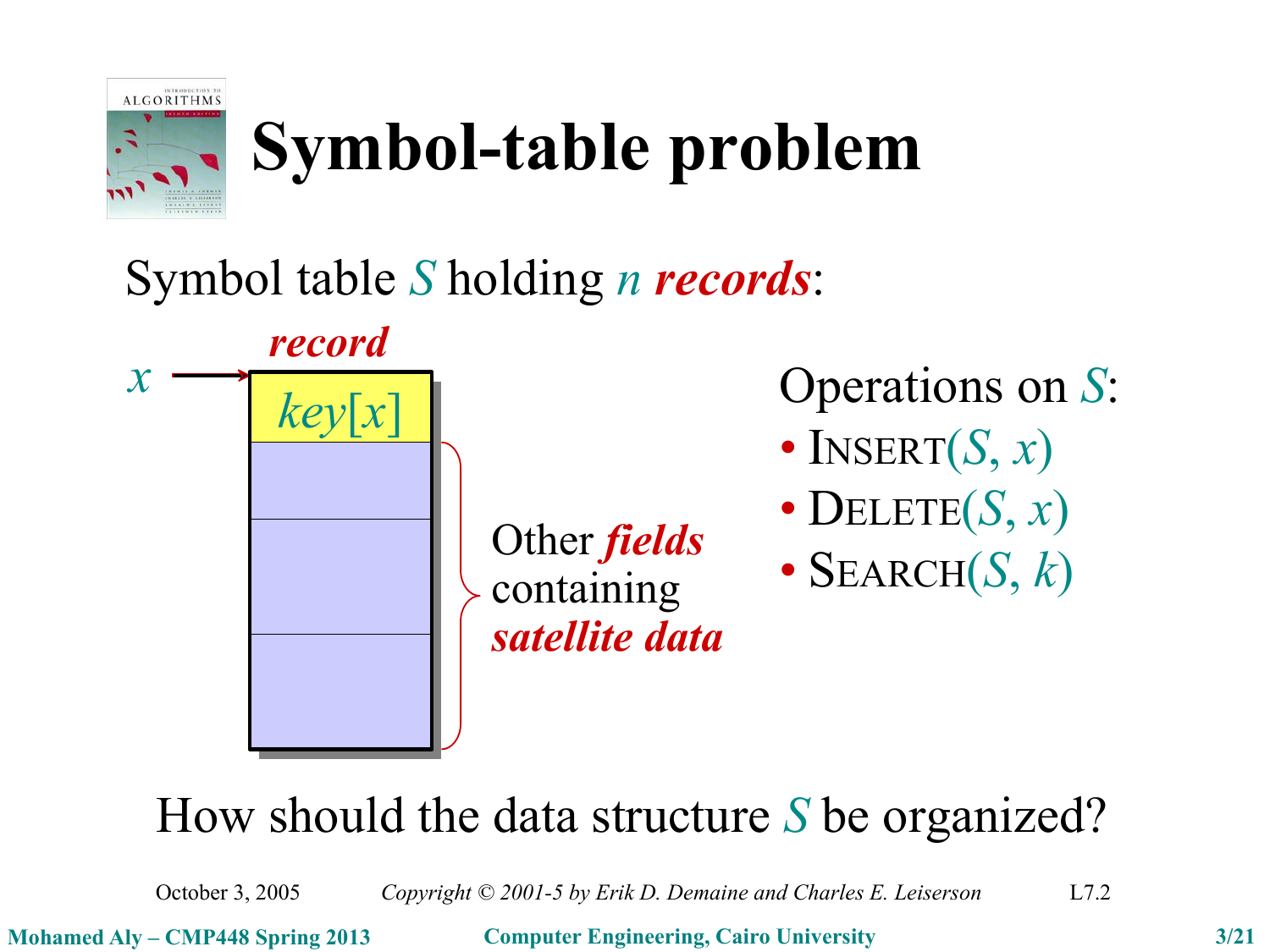

## **Direct-access table**

**IDEA**: Suppose that the keys are drawn from the set  $U \subseteq \{0, 1, ..., m-1\}$ , and keys are distinct. Set up an array *T*[0 . . *m*–1]:  $T[k] =$  $x$  if  $x \in K$  and  $key[x] = k$ , NIL otherwise.

Then, operations take  $\Theta(1)$  time.

**Problem:** The range of keys can be large:

- 64-bit numbers (which represent 18,446,744,073,709,551,616 different keys),
- character strings (even larger!).

October 3, 2005 *Copyright © 2001-5 by Erik D. Demaine and Charles E. Leiserson* L7.3

**Mohamed Aly – CMP448 Spring 2013 Computer Engineering, Cairo University 4/21**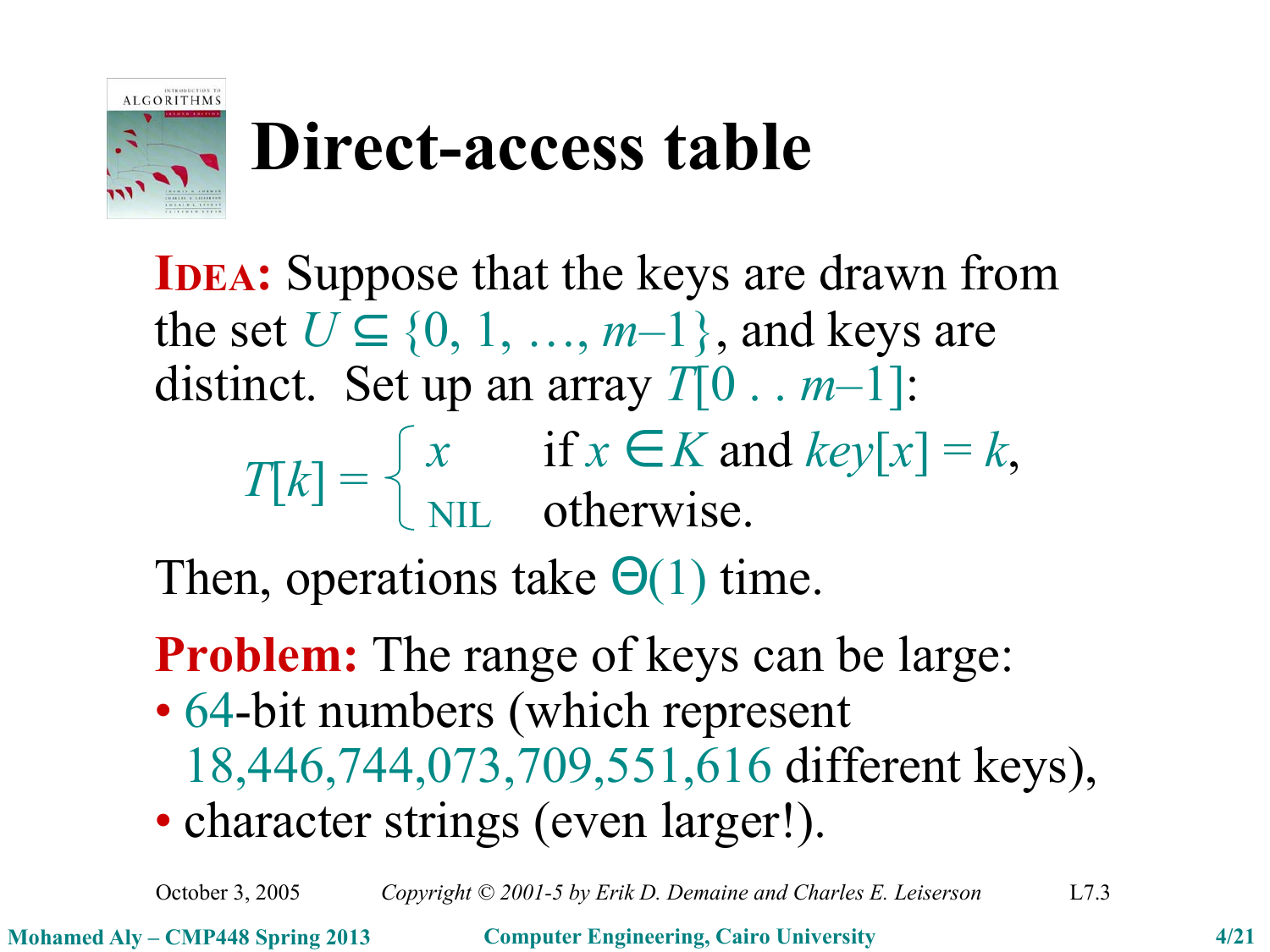

## **Hash functions**



#### when a record to be mserted maps to an anead When a record to be inserted maps to an already occupied slot in *T*, a *collision* occurs.

October 3, 2005 *Copyright © 2001-5 by Erik D. Demaine and Charles E. Leiserson* L7.4

**Mohamed Aly – CMP448 Spring 2013 Computer Engineering, Cairo University 5/21**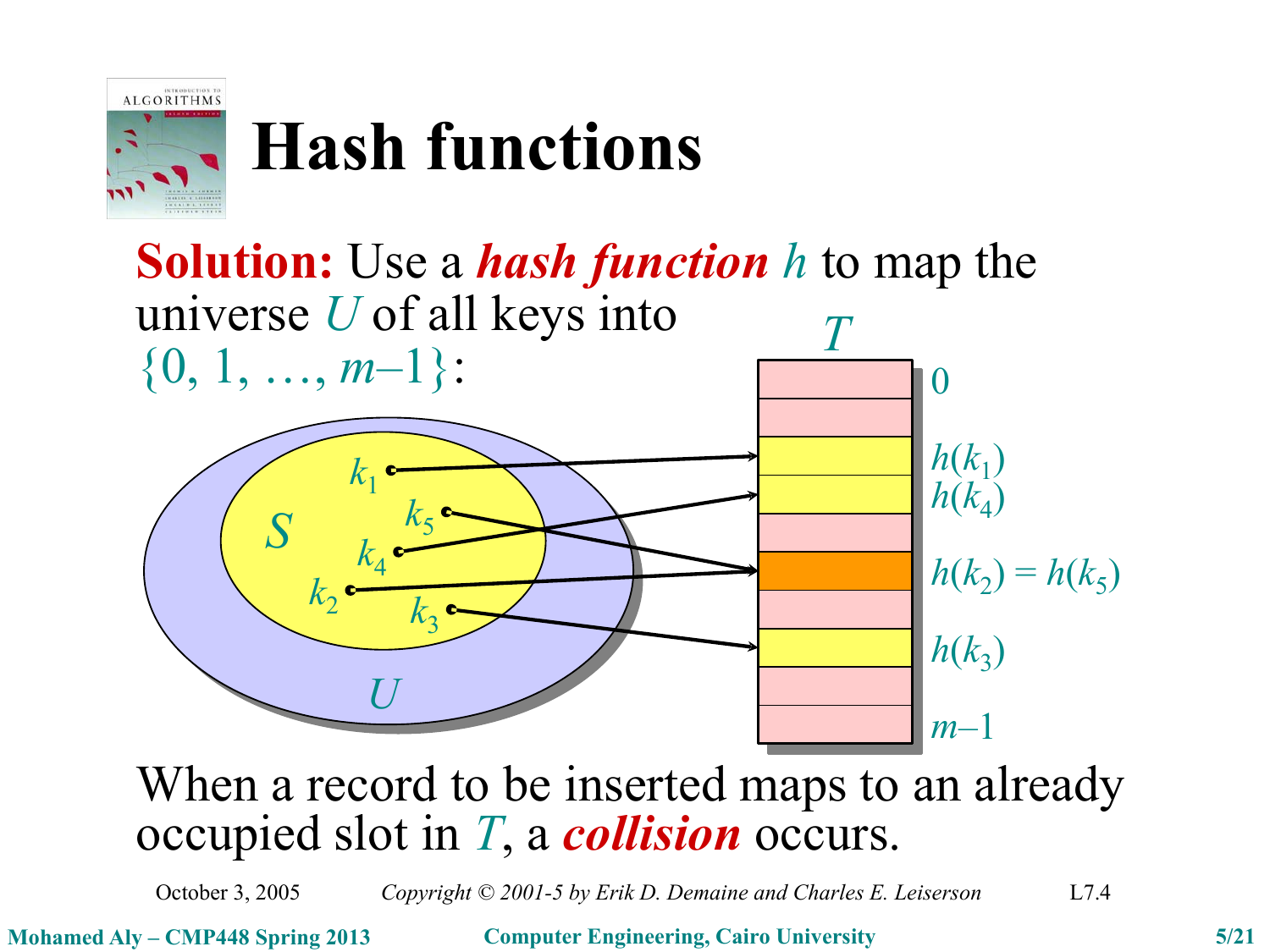## **Collision Resolution**

- We can resolve the collision by:
	- Chaining
	- Open Addressing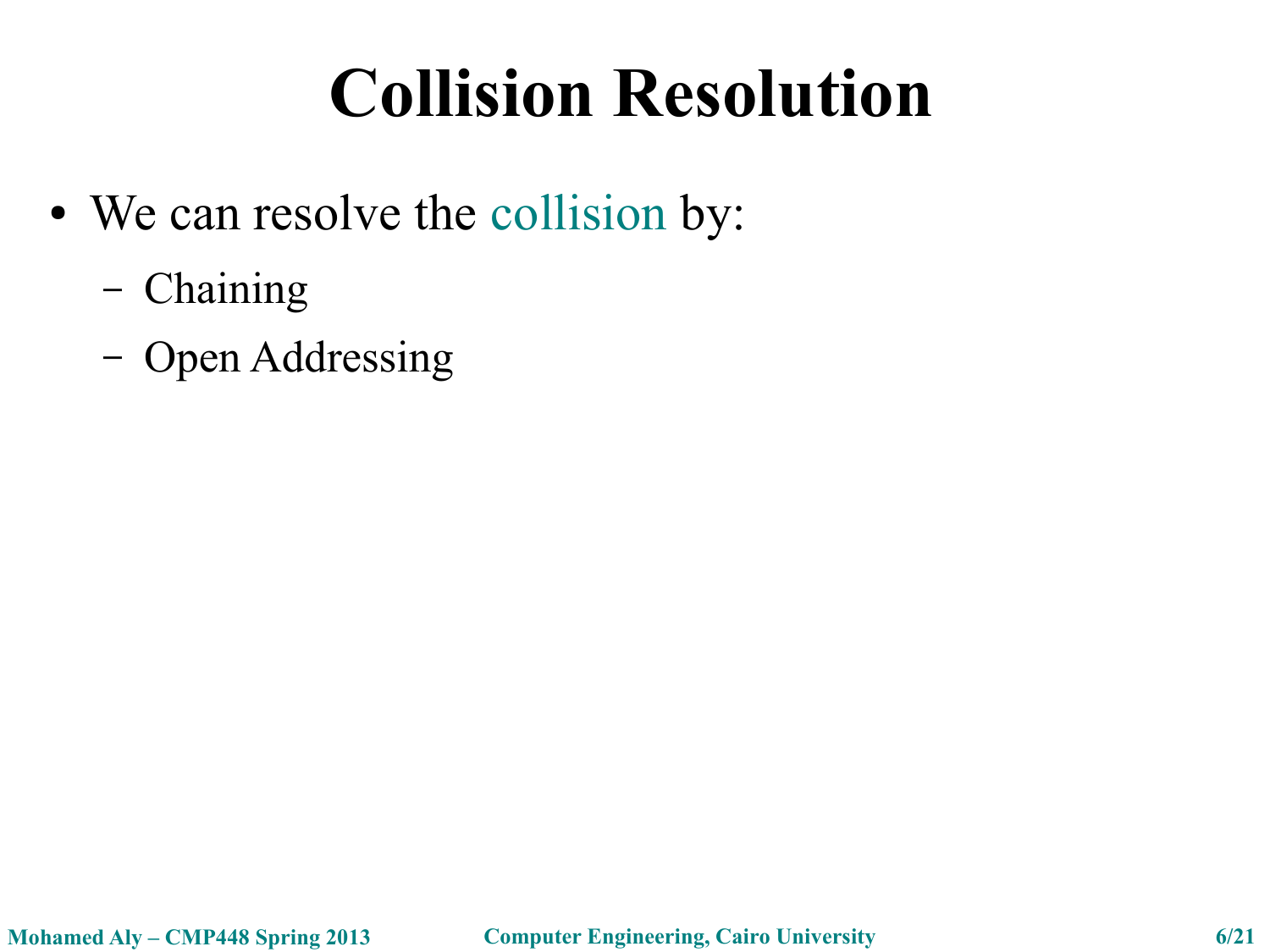

## **Resolving collisions by chaining**

• Link records in the same slot into a list.



October 3, 2005 *Copyright © 2001-5 by Erik D. Demaine and Charles E. Leiserson* L7.5

**Mohamed Aly – CMP448 Spring 2013 Computer Engineering, Cairo University 7/21**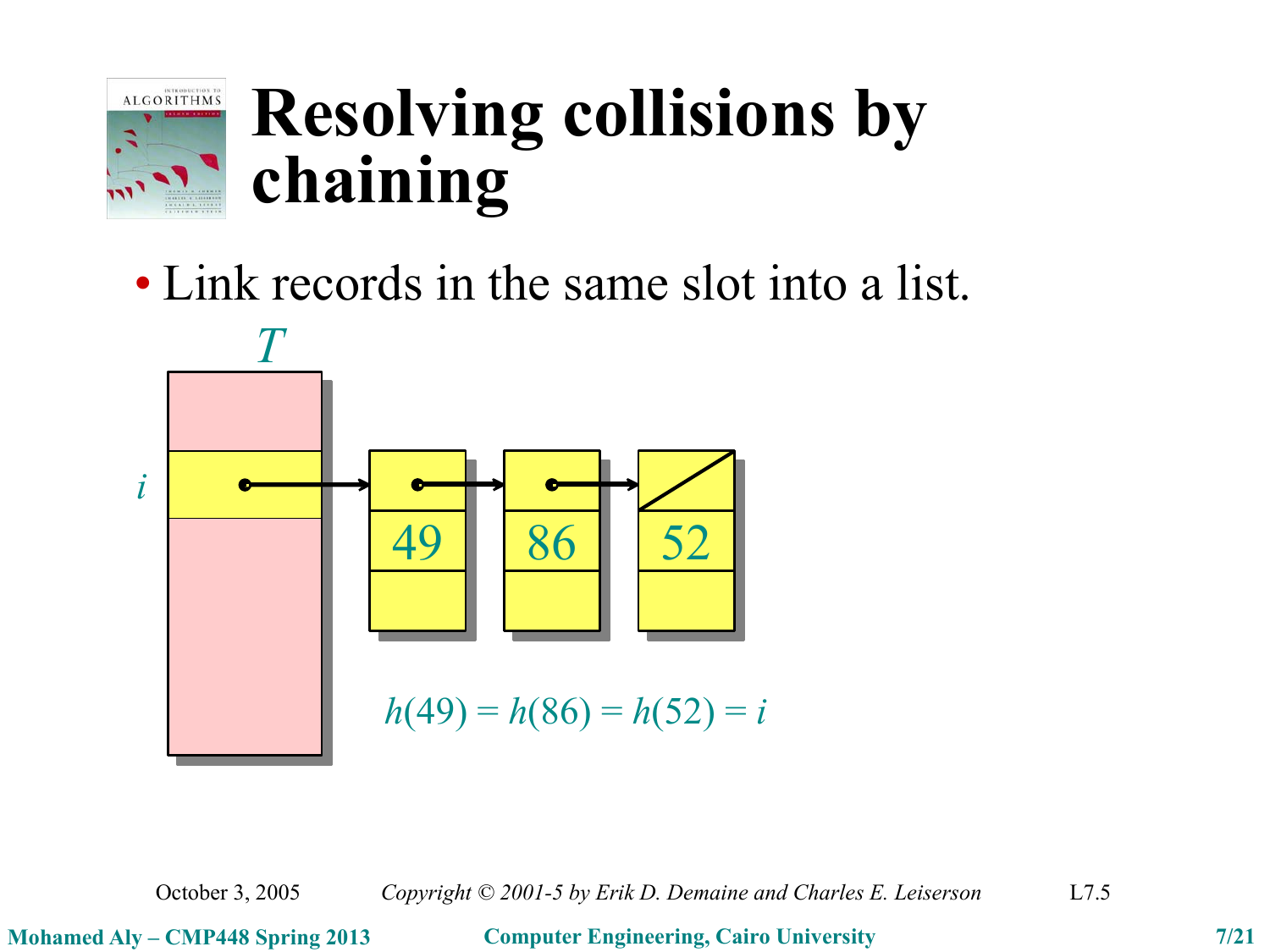

## **Resolving collisions by chaining**

• Link records in the same slot into a list.



*Insertion:* go to *h*(*key*) then  $\overline{\text{HISCH}}$  at  $\overline{\text{HCAU}}$ insert at head of linked list

Search: go to  $h(key)$  and find key in linked list.

**Delete:** go to *h*(*key*) and find key in linked list then remove

October 3, 2005 *Copyright © 2001-5 by Erik D. Demaine and Charles E. Leiserson* L7.5

**Mohamed Aly – CMP448 Spring 2013 Computer Engineering, Cairo University 8/21**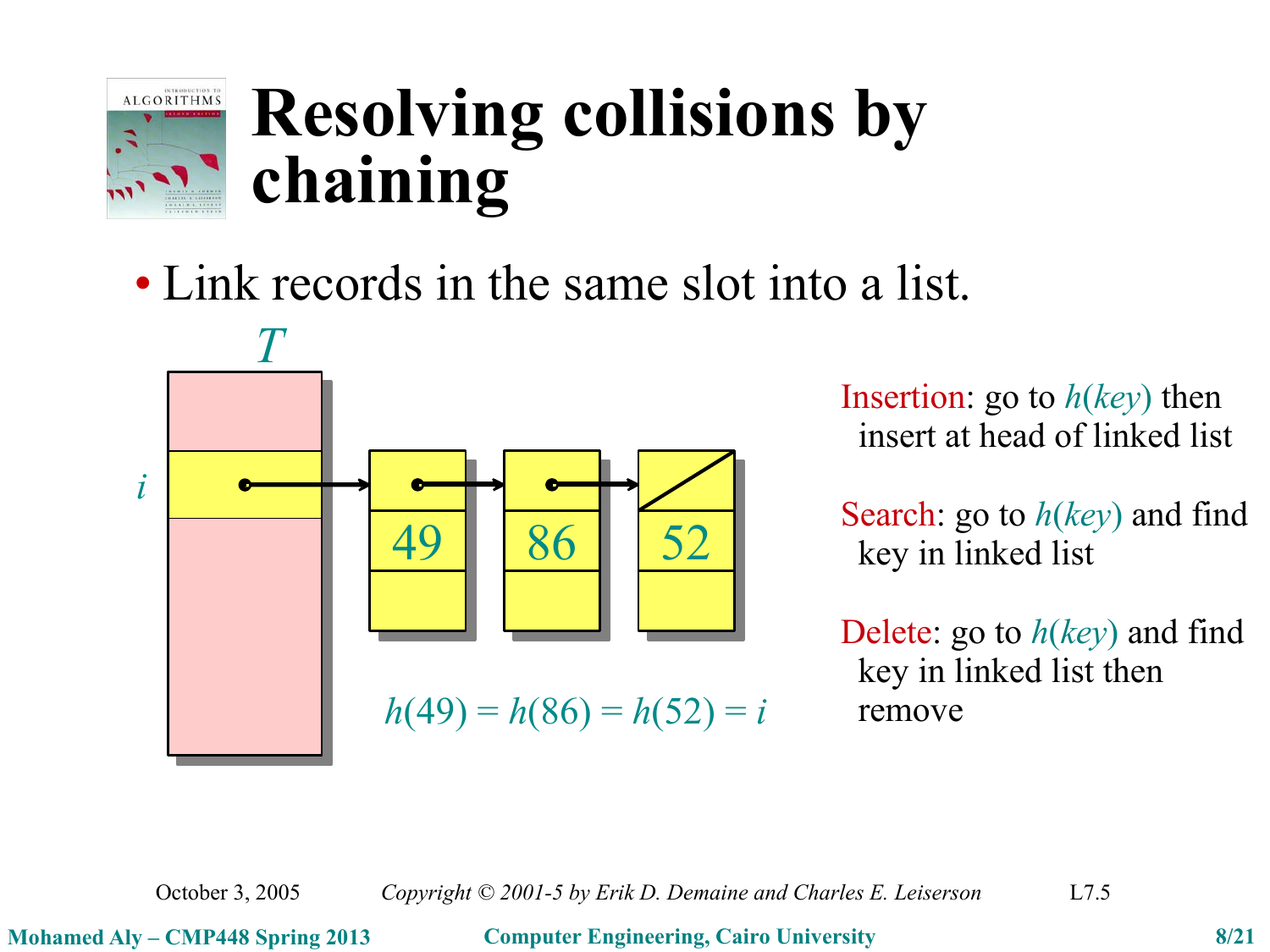

## **Resolving collisions by chaining**

• Link records in the same slot into a list.



#### *Worst case:*

- Every key hashes to the same slot.
- Access time  $=$  $\Theta(n)$  if  $|S| = n$

October 3, 2005 *Copyright © 2001-5 by Erik D. Demaine and Charles E. Leiserson* L7.5

**Mohamed Aly – CMP448 Spring 2013 Computer Engineering, Cairo University 9/21**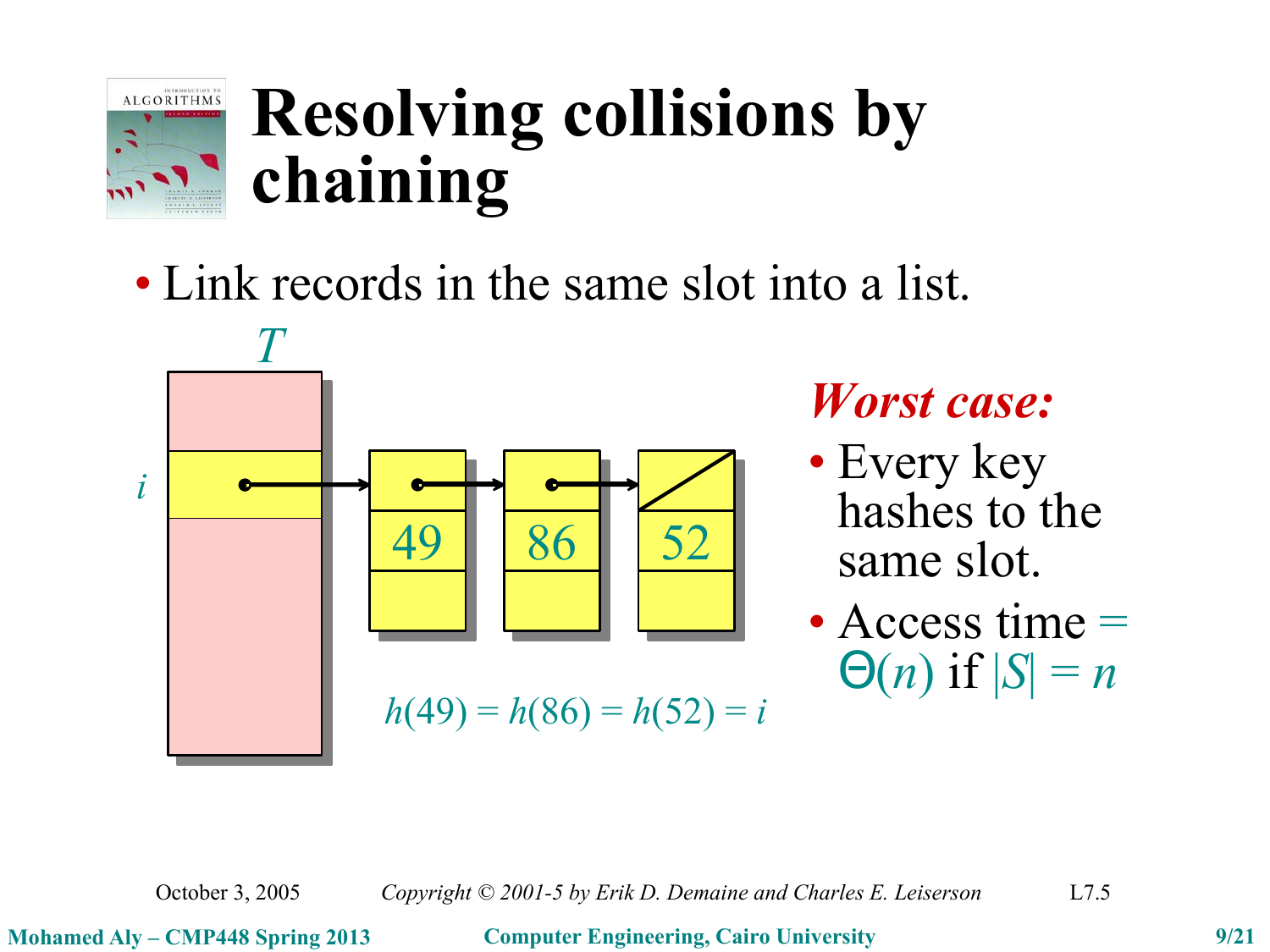

## **Average-case analysis of chaining**

We make the assumption of *simple uniform hashing:*

• Each key  $k \in S$  is equally likely to be hashed to any slot of table *T*, independent of where other keys are hashed.

Let *n* be the number of keys in the table, and let *m* be the number of slots.

Define the *load factor* of *T* to be

 $\alpha = n/m$ 

#### = average number of keys per slot.

October 3, 2005 *Copyright © 2001-5 by Erik D. Demaine and Charles E. Leiserson* L7.6

**Mohamed Aly – CMP448 Spring 2013 Computer Engineering, Cairo University 10/21**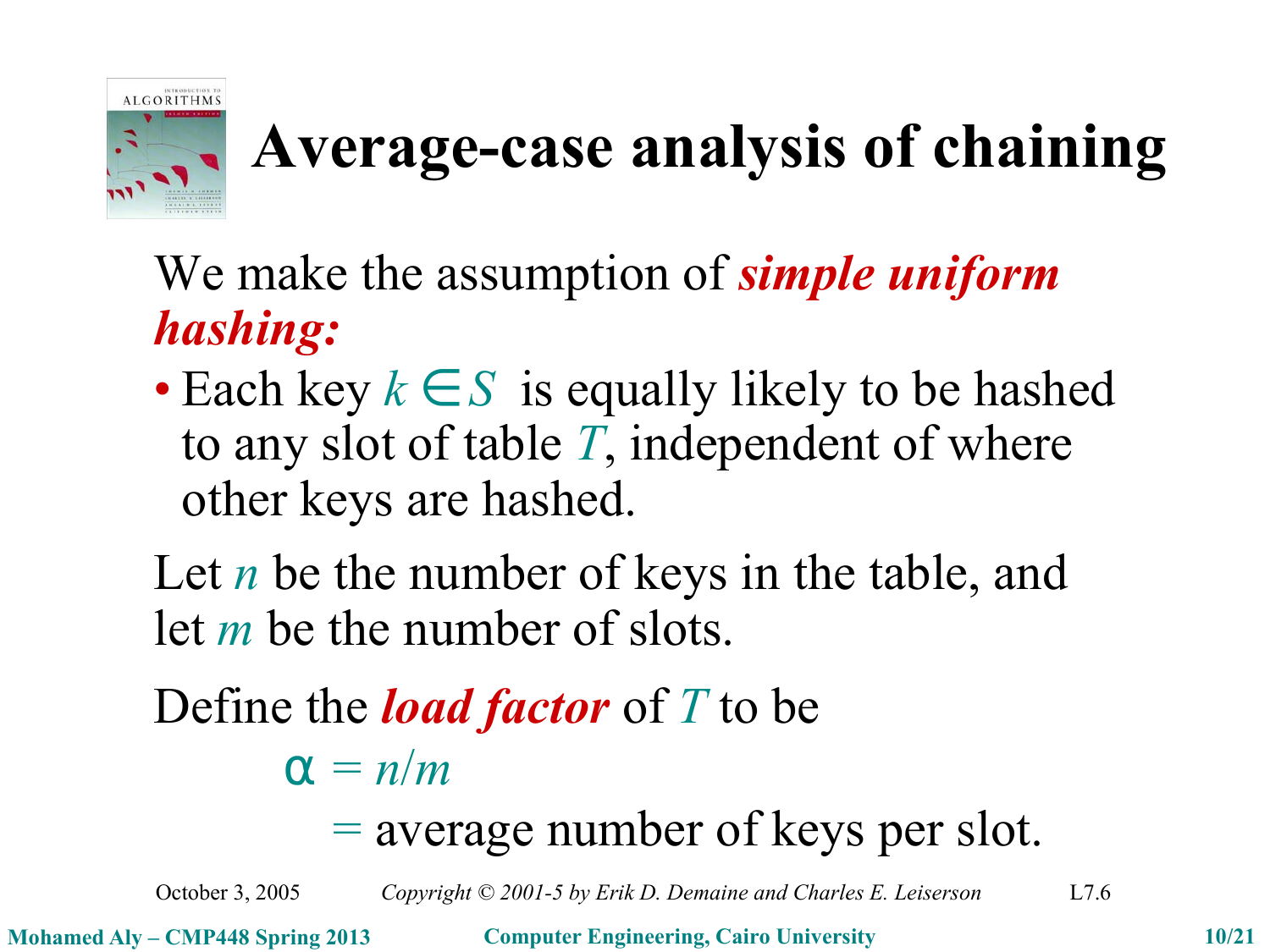

#### The expected time for an *unsuccessful* search for a record with a given key is  $= \Theta(1 + \alpha).$

October 3, 2005 *Copyright © 2001-5 by Erik D. Demaine and Charles E. Leiserson* L7.7

**Mohamed Aly – CMP448 Spring 2013 Computer Engineering, Cairo University 11/21**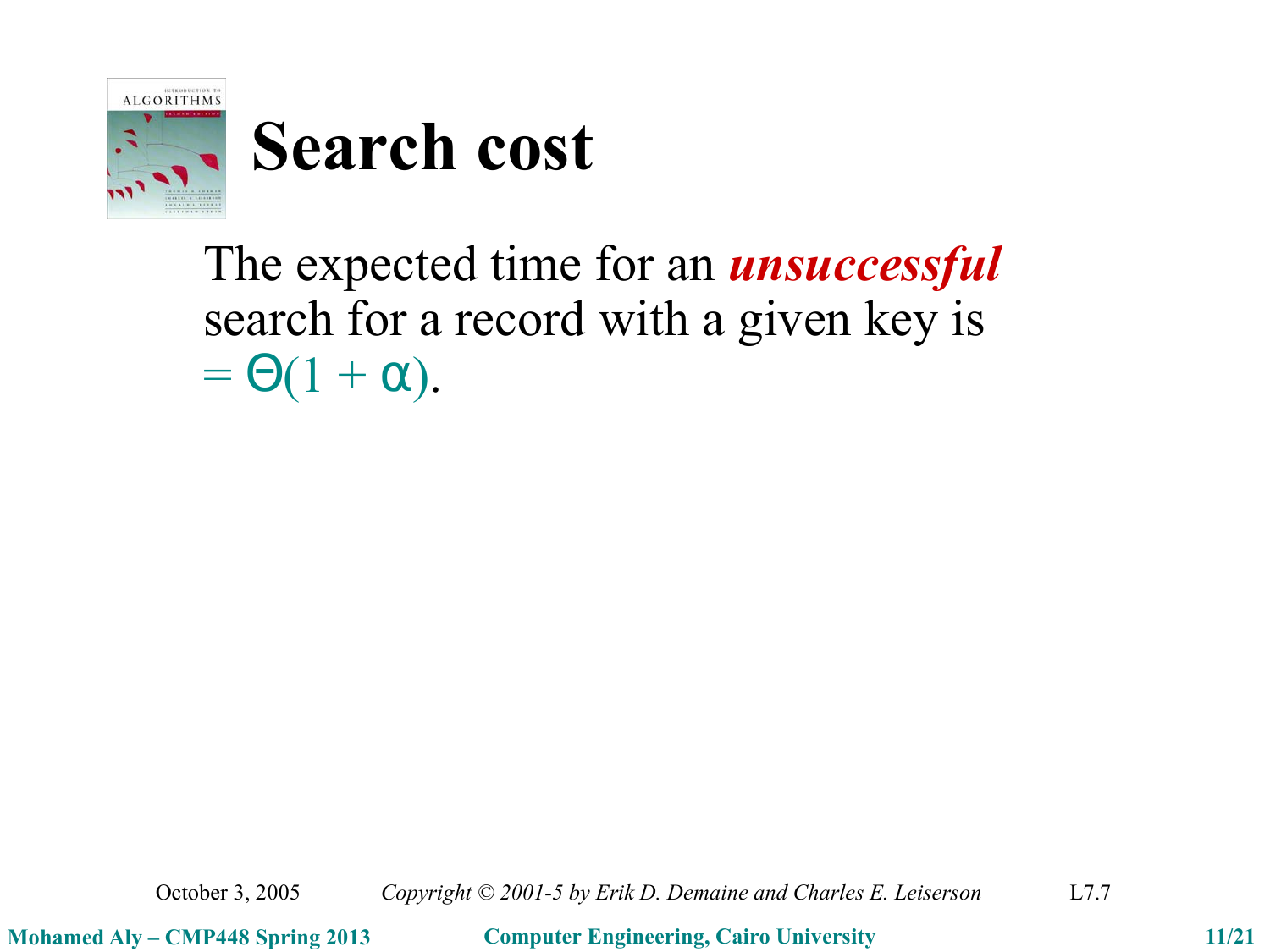

The expected time for an *unsuccessful* search for a record with a given key is  $= \Theta(1 + \alpha)$ *search the list*

*apply hash function and access slot*

October 3, 2005 *Copyright © 2001-5 by Erik D. Demaine and Charles E. Leiserson* L7.8

**Mohamed Aly – CMP448 Spring 2013 Computer Engineering, Cairo University 12/21**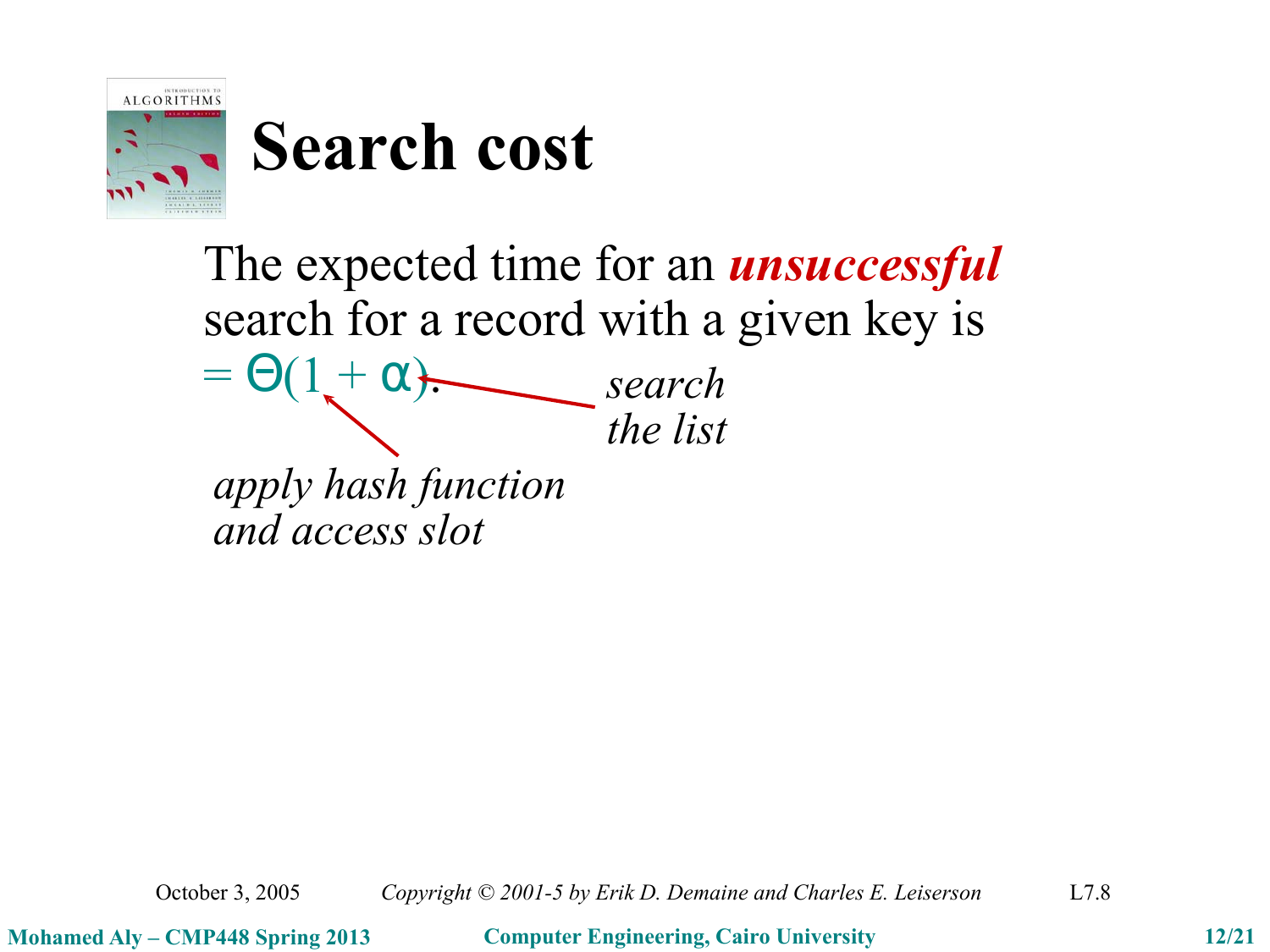

The expected time for an *unsuccessful* search for a record with a given key is  $= \Theta(1 + \alpha).$ *apply hash function and access slot search the list*

Expected search time =  $\Theta(1)$  if  $\alpha = O(1)$ , or equivalently, if  $n = O(m)$ .

October 3, 2005 *Copyright © 2001-5 by Erik D. Demaine and Charles E. Leiserson* L7.9

**Mohamed Aly – CMP448 Spring 2013 Computer Engineering, Cairo University 13/21**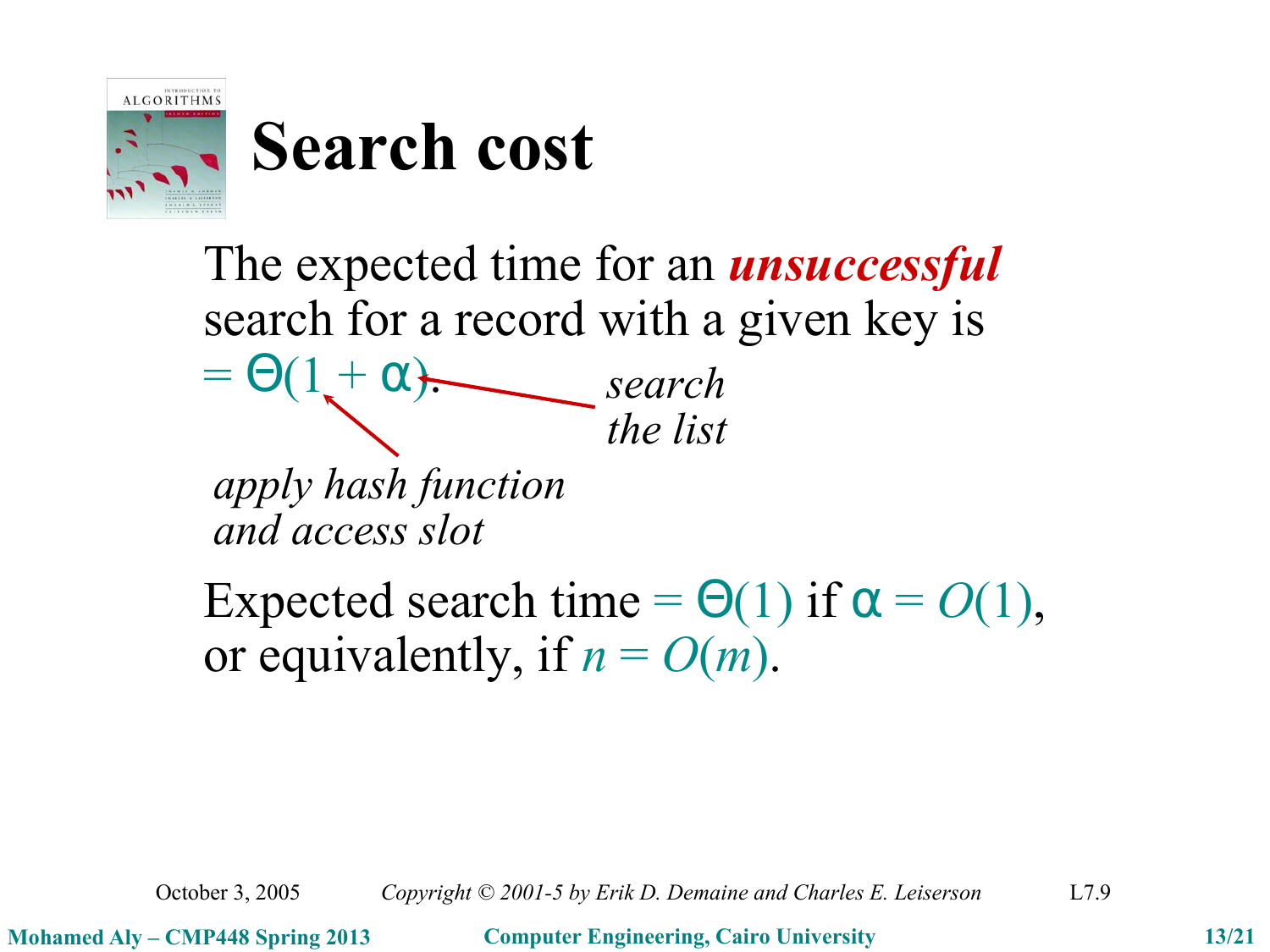

The expected time for an *unsuccessful* search for a record with a given key is

 $= \Theta(1 + \alpha)$ . *apply hash function and access slot search the list*

Expected search time =  $\Theta(1)$  if  $\alpha = O(1)$ , or equivalently, if  $n = O(m)$ .

A *successful* search has same asymptotic bound, but a rigorous argument is a little more complicated. (See textbook.)

October 3, 2005 *Copyright © 2001-5 by Erik D. Demaine and Charles E. Leiserson* L7.10

**Mohamed Aly – CMP448 Spring 2013 Computer Engineering, Cairo University 14/21**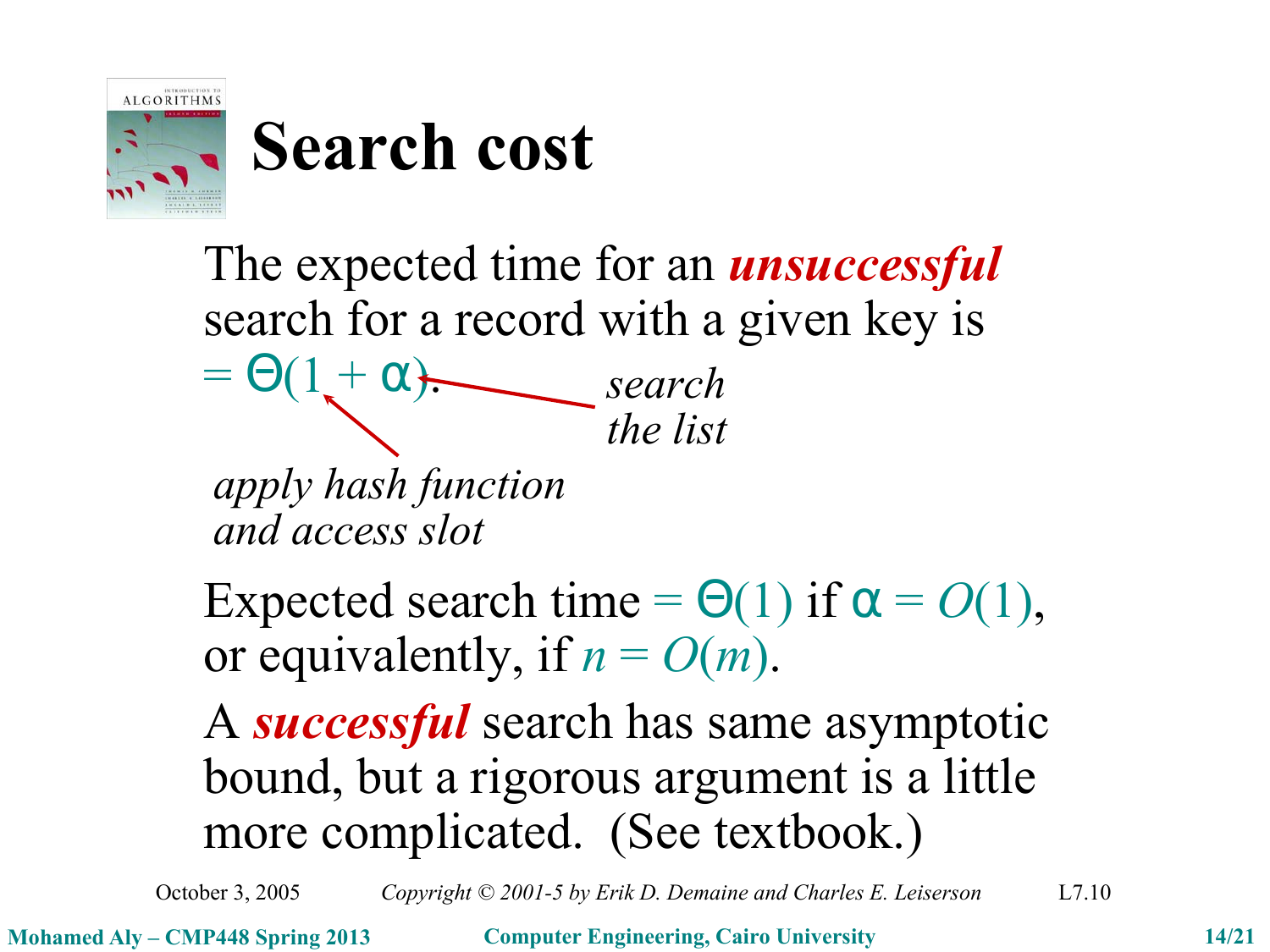

## **Choosing a hash function**

The assumption of simple uniform hashing is hard to guarantee, but several common techniques tend to work well in practice as long as their deficiencies can be avoided.

#### **Desirata:**

- A good hash function should distribute the keys uniformly into the slots of the table.
- Regularity in the key distribution should not affect this uniformity.

October 3, 2005 *Copyright © 2001-5 by Erik D. Demaine and Charles E. Leiserson* L7.11

**Mohamed Aly – CMP448 Spring 2013 Computer Engineering, Cairo University 15/21**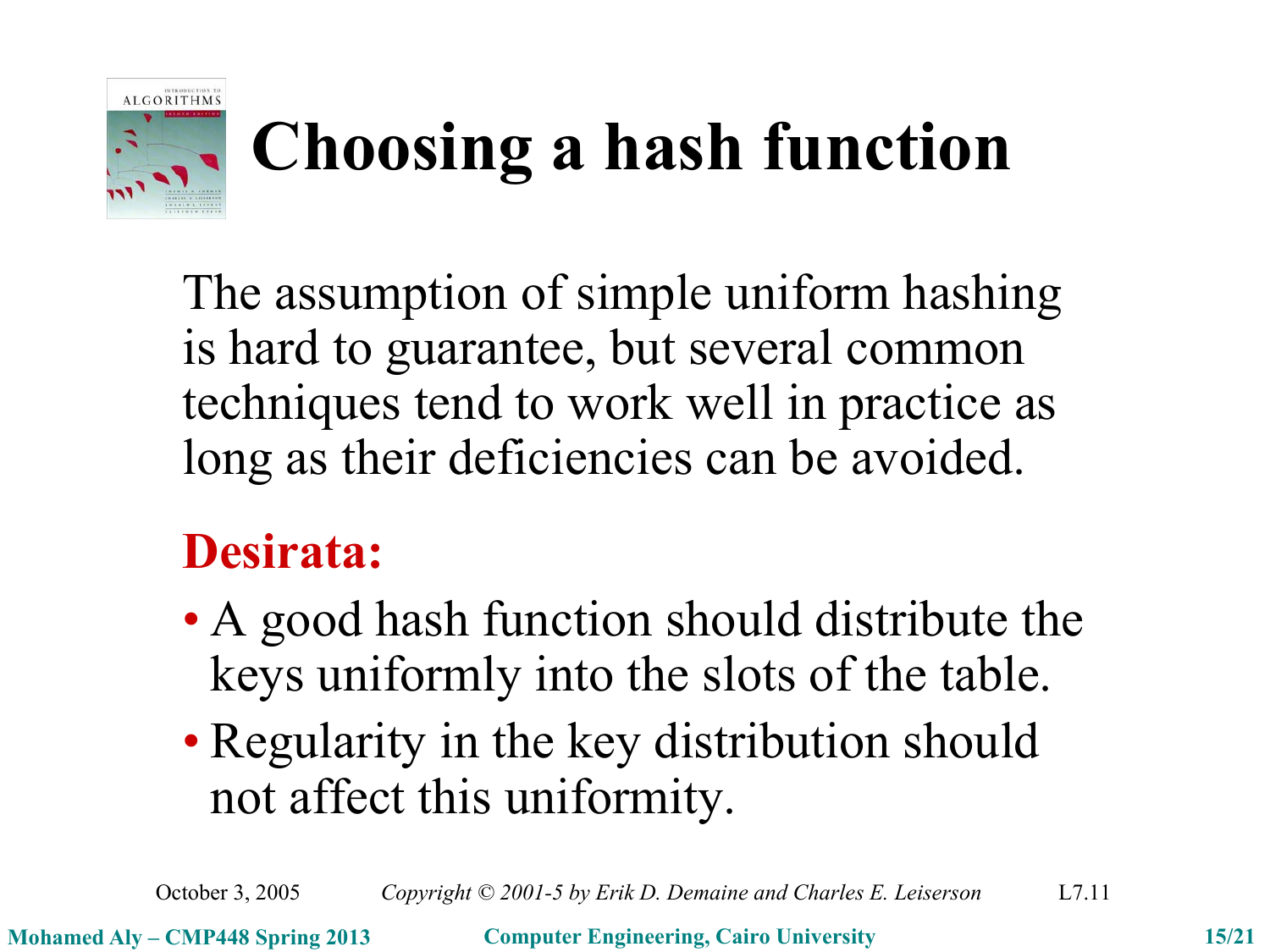

# **Division method**

Assume all keys are integers, and define  $h(k) = k \mod m$ .

**Deficiency:** Don't pick an *m* that has a small divisor *d*. A preponderance of keys that are congruent modulo *d* can adversely affect uniformity.

**Extreme deficiency:** If  $m = 2^r$ , then the hash doesn't even depend on all the bits of *k*:

*h*(*k*) • If  $k = 101100011100110_2$  and  $r = 6$ , then  $h(k) = 011010_2$ .

October 3, 2005 *Copyright © 2001-5 by Erik D. Demaine and Charles E. Leiserson* L7.12

**Mohamed Aly – CMP448 Spring 2013 Computer Engineering, Cairo University 16/21**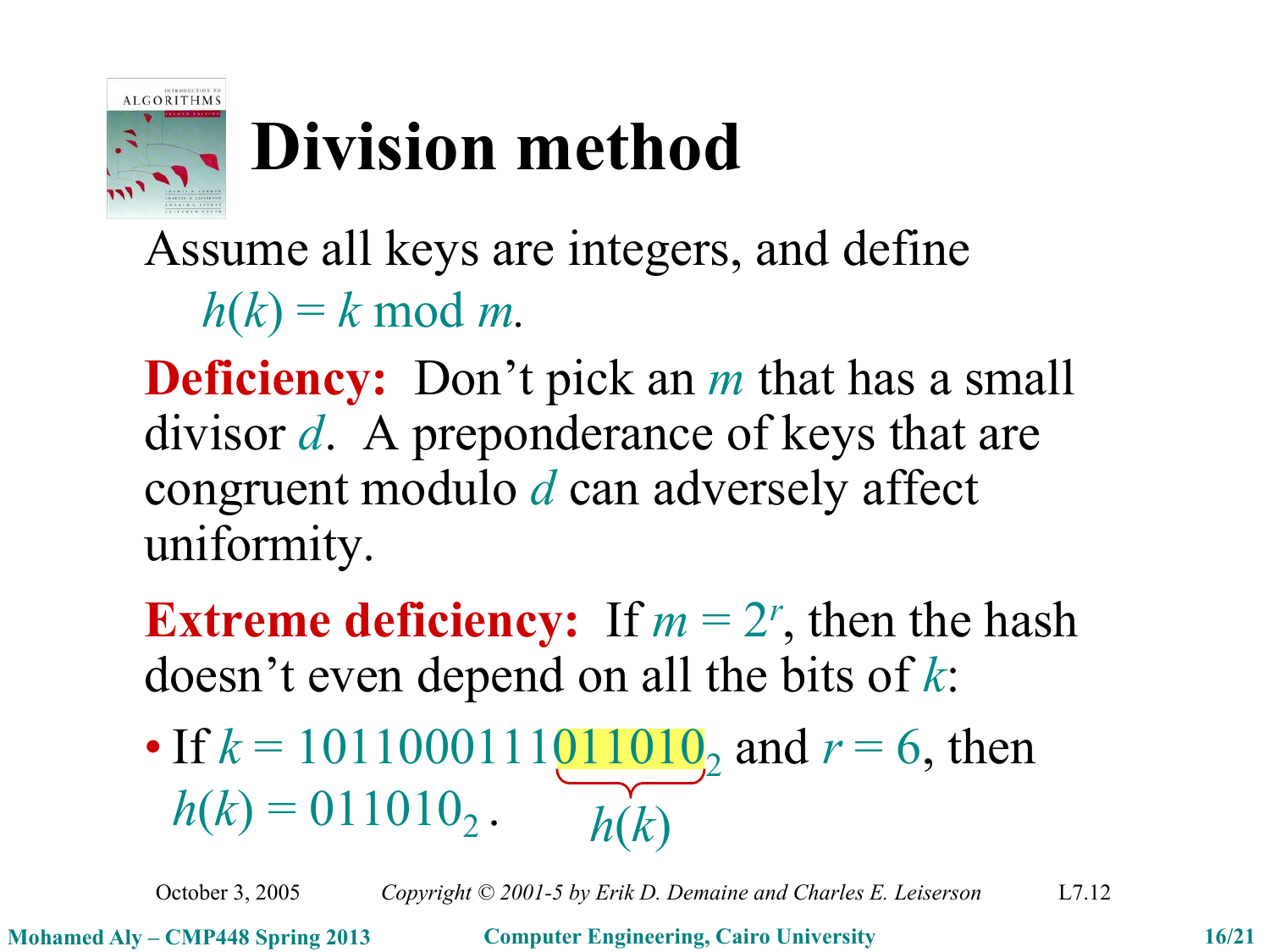

## **Division method (continued)**

 $h(k) = k \mod m$ .

Pick *m* to be a prime not too close to a power of 2 or 10 and not otherwise used prominently in the computing environment.

#### **Annoyance:**

• Sometimes, making the table size a prime is inconvenient.

#### But, this method is popular, although the next method we'll see is usually superior.

October 3, 2005 *Copyright © 2001-5 by Erik D. Demaine and Charles E. Leiserson* L7.13

**Mohamed Aly – CMP448 Spring 2013 Computer Engineering, Cairo University 17/21**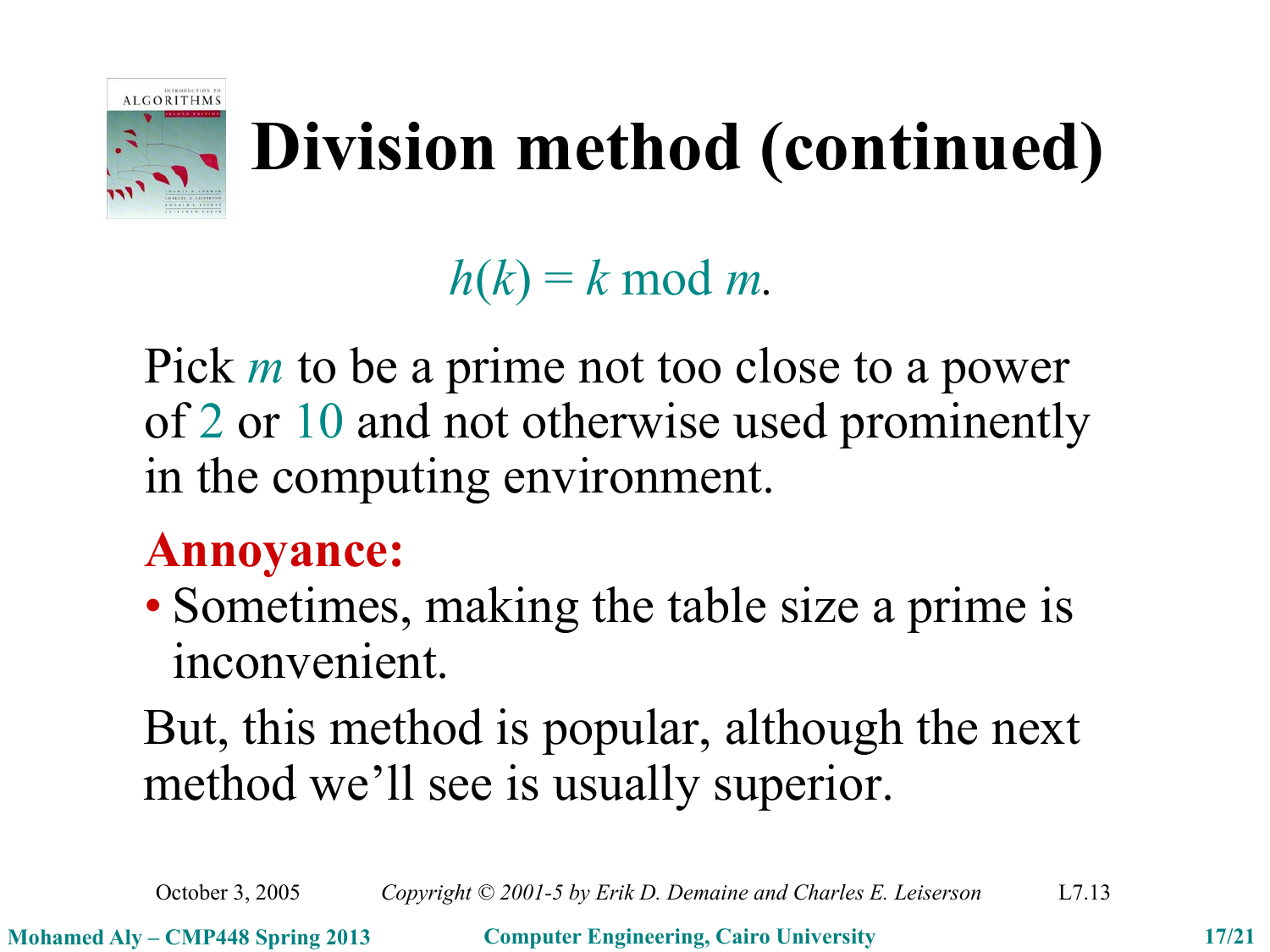## **Multiplication Method**

$$
h(k)=\lfloor m(k \,A \bmod 1)\rfloor
$$

where  $0 \leq A \leq 1$ 

- Extracts the fractional part of *kA* and then multiplies by *m*
- When  $m$  is a power of 2 (e.g.  $2<sup>r</sup>$ ), it is fast and efficient to implement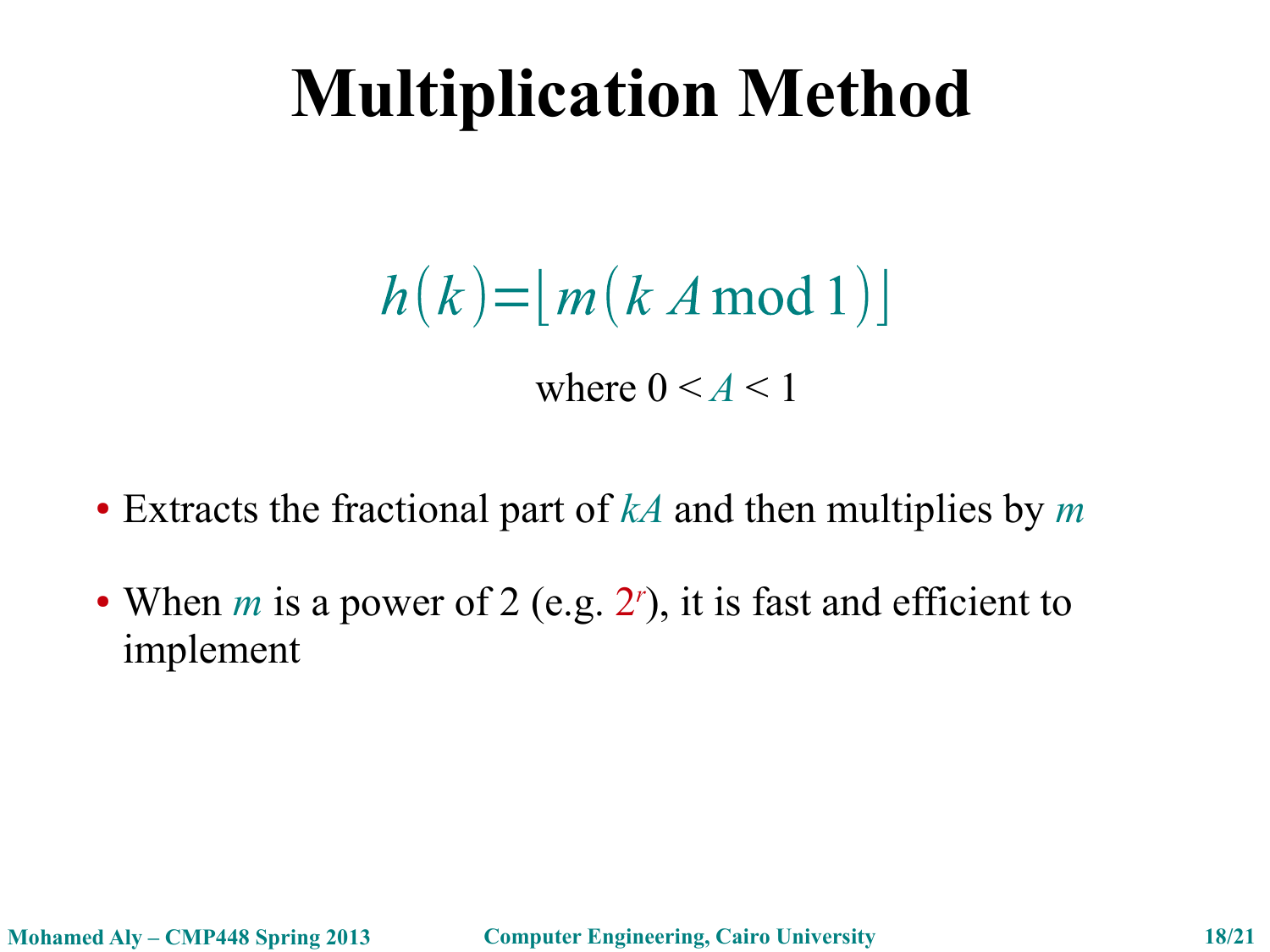

# **Multiplication method**

Assume that all keys are integers,  $m = 2<sup>r</sup>$ , and our computer has *w*-bit words. Define

 $h(k) = (A \cdot k \mod 2^w)$  rsh  $(w - r)$ ,

where rsh is the "bitwise right-shift" operator and *A* is an odd integer in the range  $2^{w-1} < A < 2^w$ .

- Don't pick *A* too close to  $2^{w-1}$  or  $2^w$ .
- Multiplication modulo 2<sup>*w*</sup> is fast compared to division i.e. least significant *w* bits.
- The rsh operator is fast.

October 3, 2005 *Copyright © 2001-5 by Erik D. Demaine and Charles E. Leiserson* L7.14

**Mohamed Aly – CMP448 Spring 2013 Computer Engineering, Cairo University 19/21**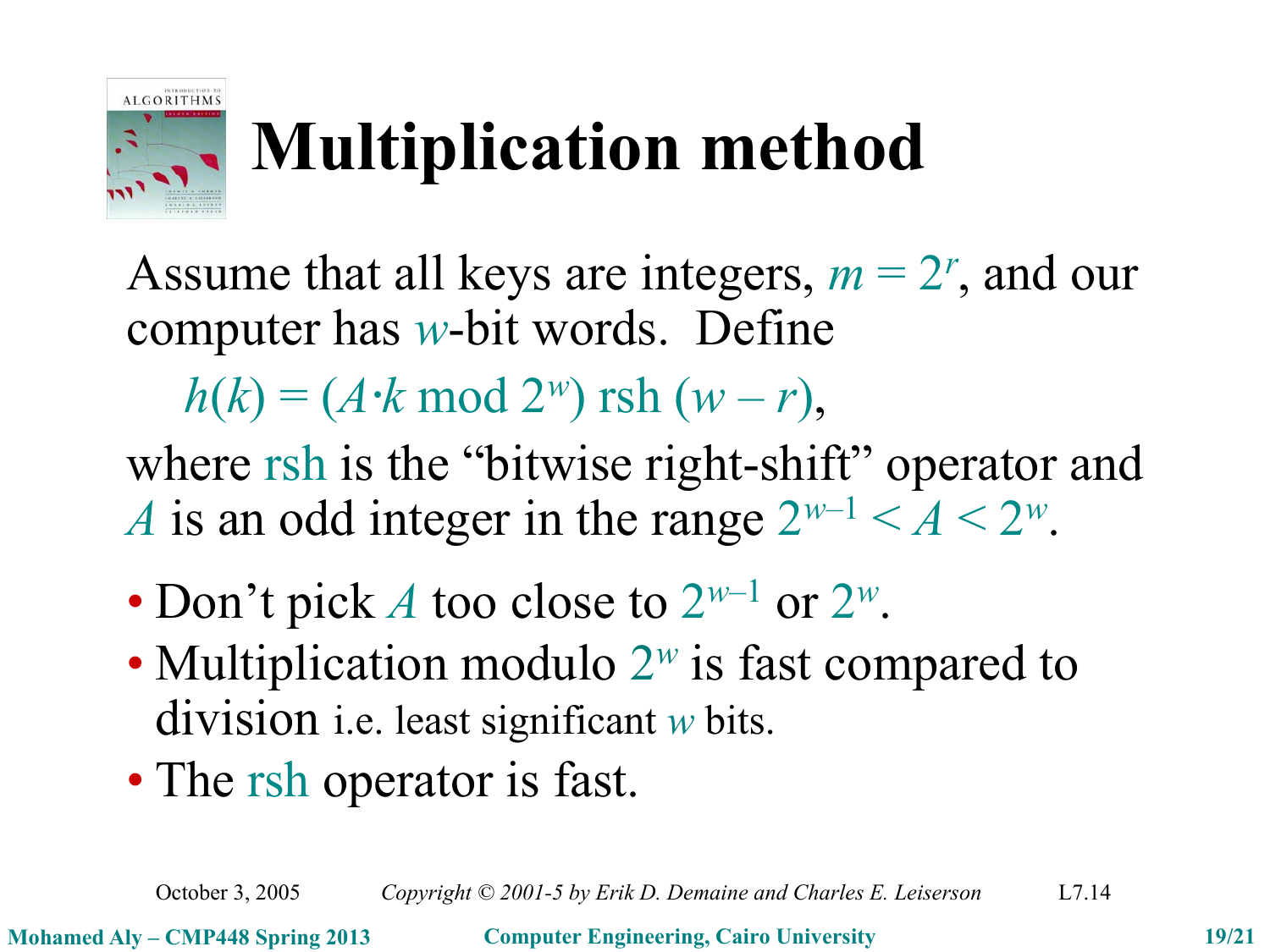

### **Multiplication method example**

 $h(k) = (A \cdot k \mod 2^w)$  rsh  $(w - r)$ 

Suppose that  $m = 8 = 2<sup>3</sup>$  and that our computer has  $w = 7$ -bit words:



October 3, 2005 *Copyright © 2001-5 by Erik D. Demaine and Charles E. Leiserson* L7.15

**Mohamed Aly – CMP448 Spring 2013 Computer Engineering, Cairo University 20/21**